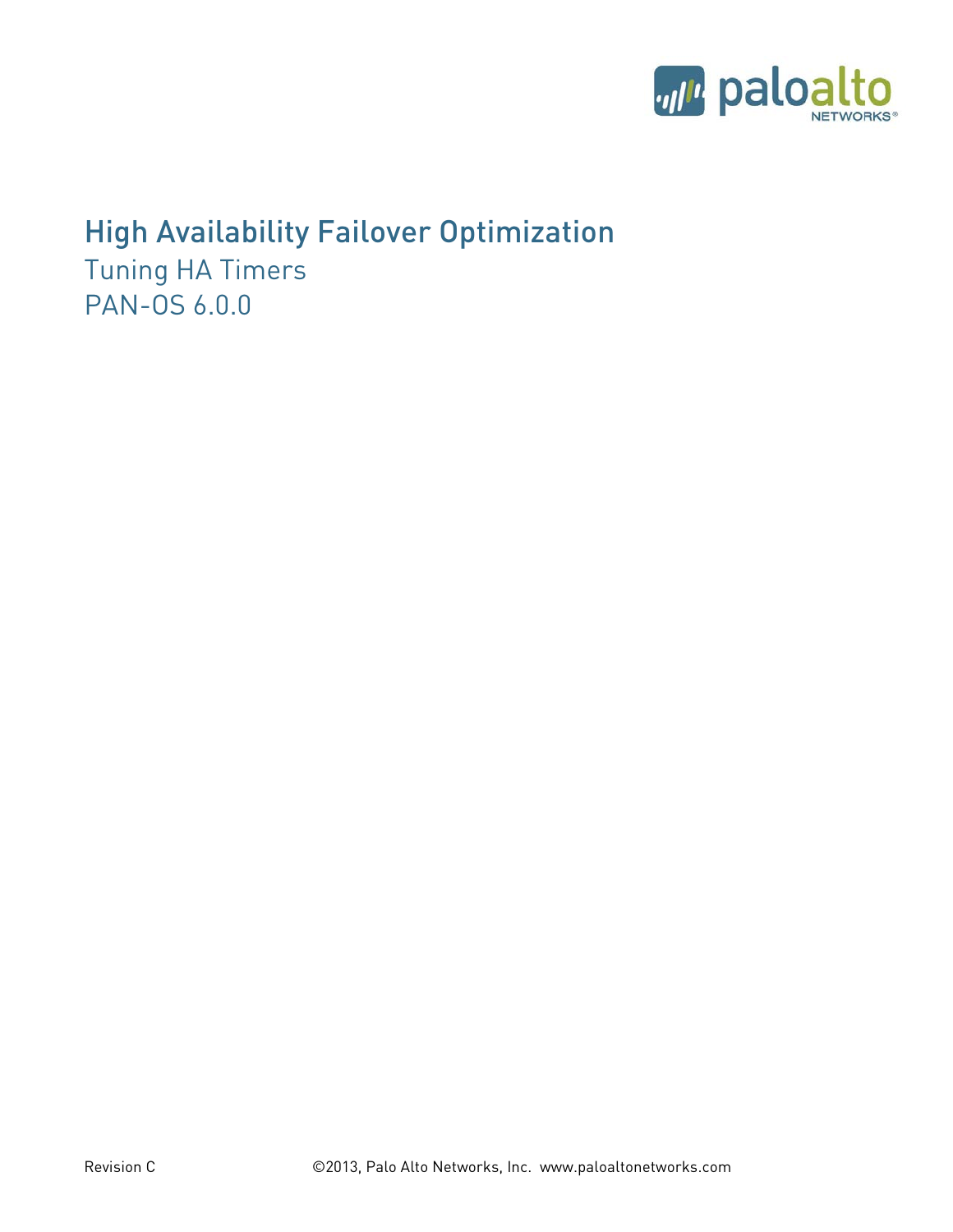# **Contents**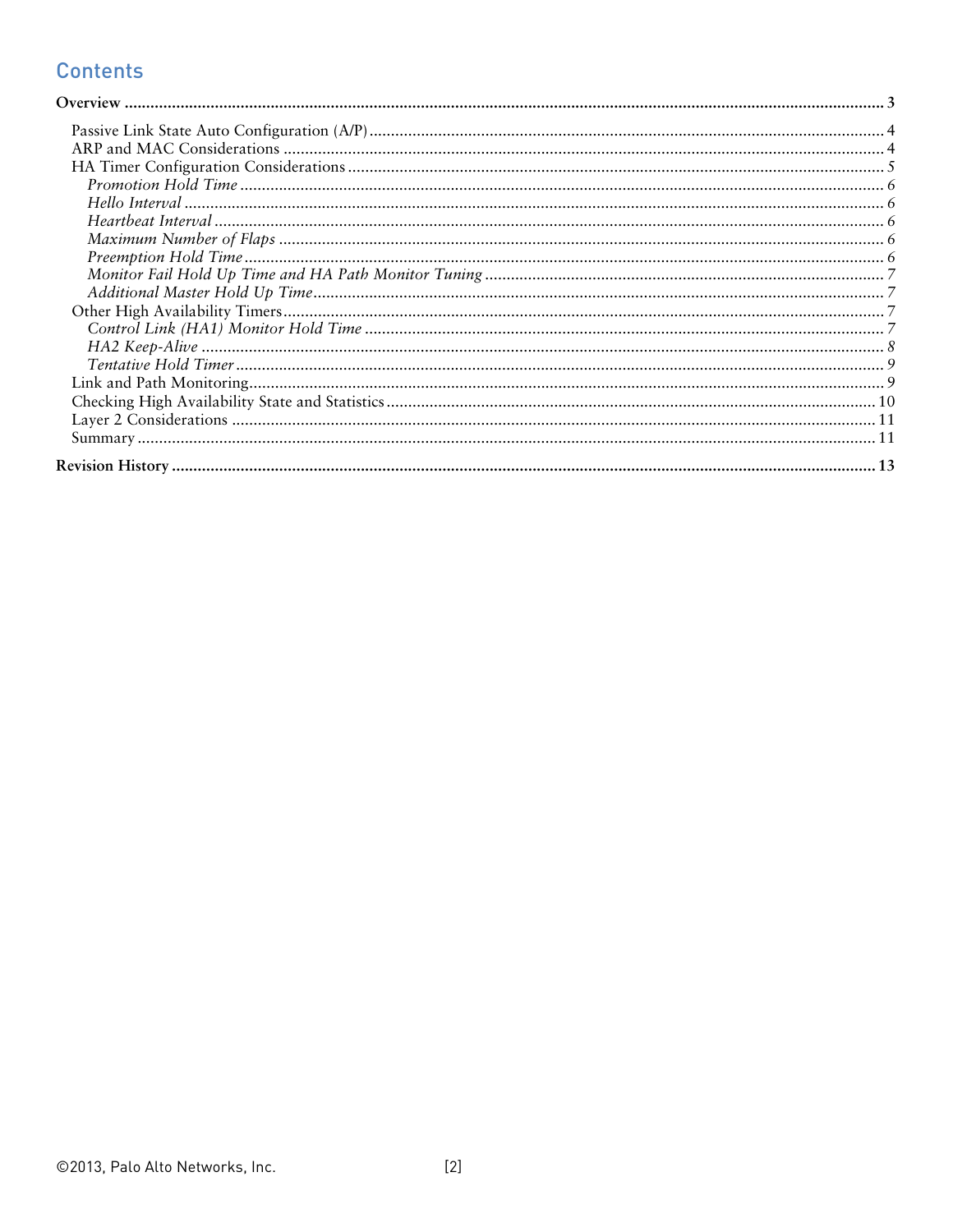# <span id="page-2-0"></span>**Overview**

When deploying Palo Alto Networks firewalls in an HA cluster, there are some considerations that should be taken into account to achieve the most optimal failover times. The total failover time depends on several additional factors as well as the HA timer tuning tips mentioned in this document.

#### *Total Failover Time = Failure Detection + HA Failover + Router Reconvergence*

Depending on the HA topology, networking protocols implemented (static vs. dynamic routing protocol), and how the HA tuning parameters and routing reconvergence parameters are configured, the total failover time will vary.

The Palo Alto Network firewalls support Active/Passive (A/P) or Active/Active (A/A) configuration of two devices of the same hardware model. The active device continuously synchronizes its configuration and session information with the passive device (in A/P mode) or the Active-Secondary (in A/A mode) using two HA interfaces – HA1 and HA2. In the event of a hardware or software disruption on the active firewall, the passive or active-secondary firewall becomes active automatically without loss of service. The time it takes for the surrounding devices to begin forwarding traffic to the activated passive unit is the bottleneck to achieving optimal failover times. For example, static routes will converge faster than dynamic protocols.

This document will concentrate on tuning the HA election timers with L3 deployments and the configuration items related to achieving the shortest HA failover times. It will not consider the surrounding networking components and their convergence tuning options.

**Note:** High availability configuration changes must be made separately on HA peers as they are not synchronized across the HA cluster.

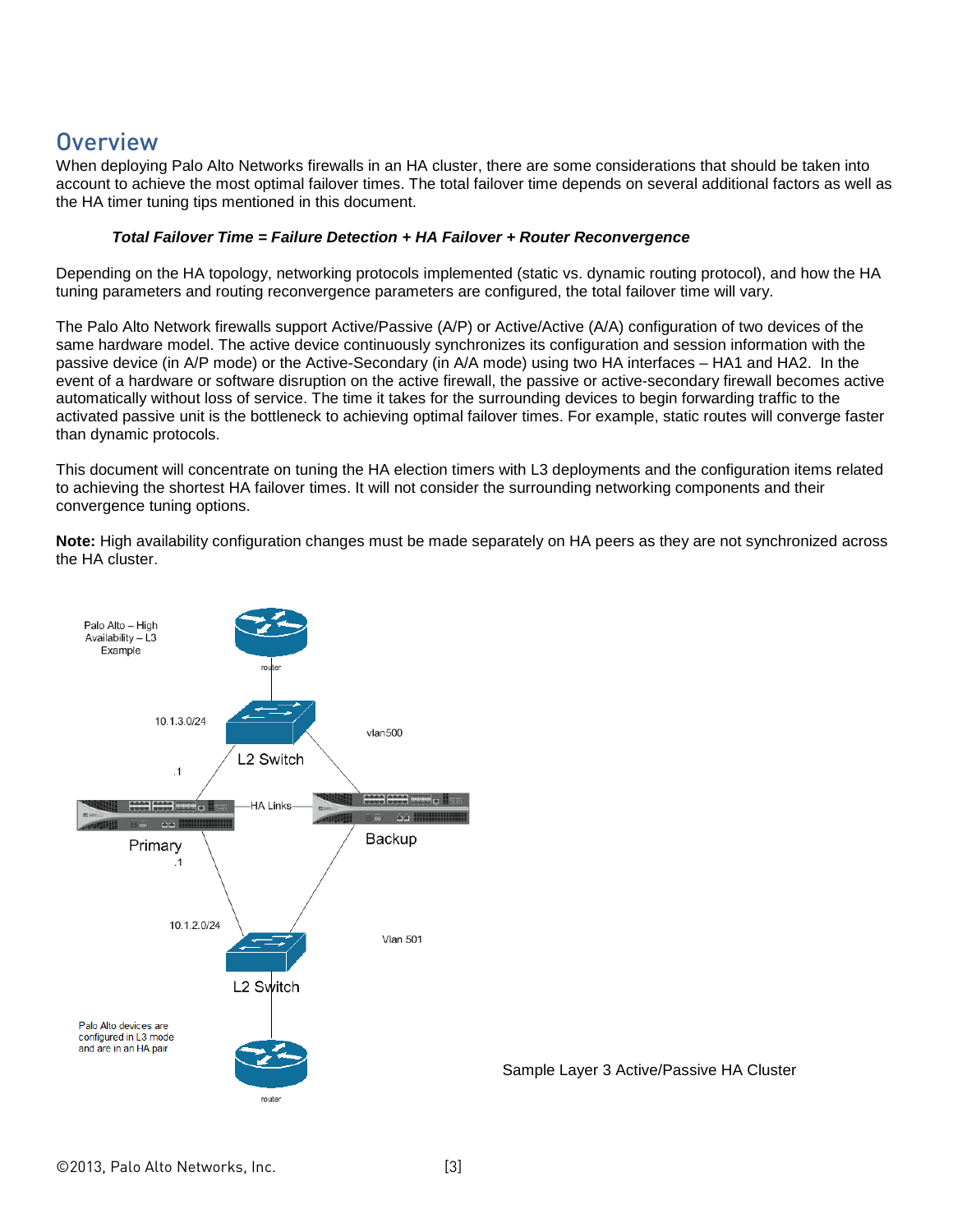## <span id="page-3-0"></span>Passive Link State Auto Configuration (A/P)

An important fact to consider when designing an Active/Passive HA architecture is the traffic forwarding links on the passive device defaults to a "Shutdown" state. In the shutdown state, upstream and downstream devices connected to the passive device will not see a valid path until the passive firewall becomes active.

The Passive Link State Auto Configuration feature allows you to bring up the passive device's traffic forwarding links to reduce the failover time. It does this by bringing the interfaces on the firewall to a "link up" state, but blocks inbound and outbound traffic to the interfaces until the passive unit becomes active. This helps to reduce failover times by eliminating the need to go through port learning and negotiation phases right after a failover to the passive device and can reduce failover times by approximately one to two seconds.

The Passive Link State Auto Configuration setting is enabled under **Device > High Availability > Election Settings**. The Passive Link State defaults to "Shutdown" and should be set to "**Auto**" to facilitate faster failover times and to force the link status of the neighboring devices to be in the "link up" state. When the Passive Link State is set to "**Auto"**, the HA device in the "passive" state will not forward traffic or respond to ARP requests.



### <span id="page-3-1"></span>ARP and MAC Considerations

Regardless of which option is selected for the A/P device's Passive Link State, the passive device is completely silent on the network - it never responds to ARP requests and does not forward traffic. Although the passive firewall is not forwarding traffic, the session state information and dataplane run time state (ARP table, neighbor table, user-ip mappings, etc.) synchronization is taking place in real-time between the active/passive devices over the HA2 link. The HA1 link is used to synchronize configuration and other management plane runtime state information (routing updates, user-group mappings, etc.), as well as communicate HA state via hello messages and heartbeat connectivity checks.

In Layer 3 deployments, the passive firewall will use gratuitous ARPs to announce its MAC address when it becomes active after a failover. This allows the surrounding devices to learn the new MAC address of the newly activated firewall and will update their MAC tables. Two gratuitous ARPs are sent immediately when the passive firewall takes over as active and then another eight gratuitous ARPs are sent in one second intervals.

In Layer 3 deployments, a Virtual MAC is created from the HA Group ID and the Interface ID and is used in place of the physical interface MAC. For A/P deployments, the same VMAC is used. For A/A deployments where there are two Floating IP addresses (FIP, also known as virtual IPs), a VMAC is created for each floating IP. When one active member in an A/A HA environment fails, its FIP and VMAC are transferred to the peer so services are uninterrupted. For existing sessions, the failed device's FIP and VMAC are used by the active peer to continue services. For new sessions, the failed device's FIP and the active peer's VMAC are used.

The illustration that follows demonstrates how a VMAC is formed using the vendor ID, Group ID, and Interface ID.

#### *MAC Address Format:* 00-1B:17:00:**XX:YY**

Where 00:1B:17 (vendor ID): 00 (fixed): **XX** (HA Group ID): **YY** (Interface ID)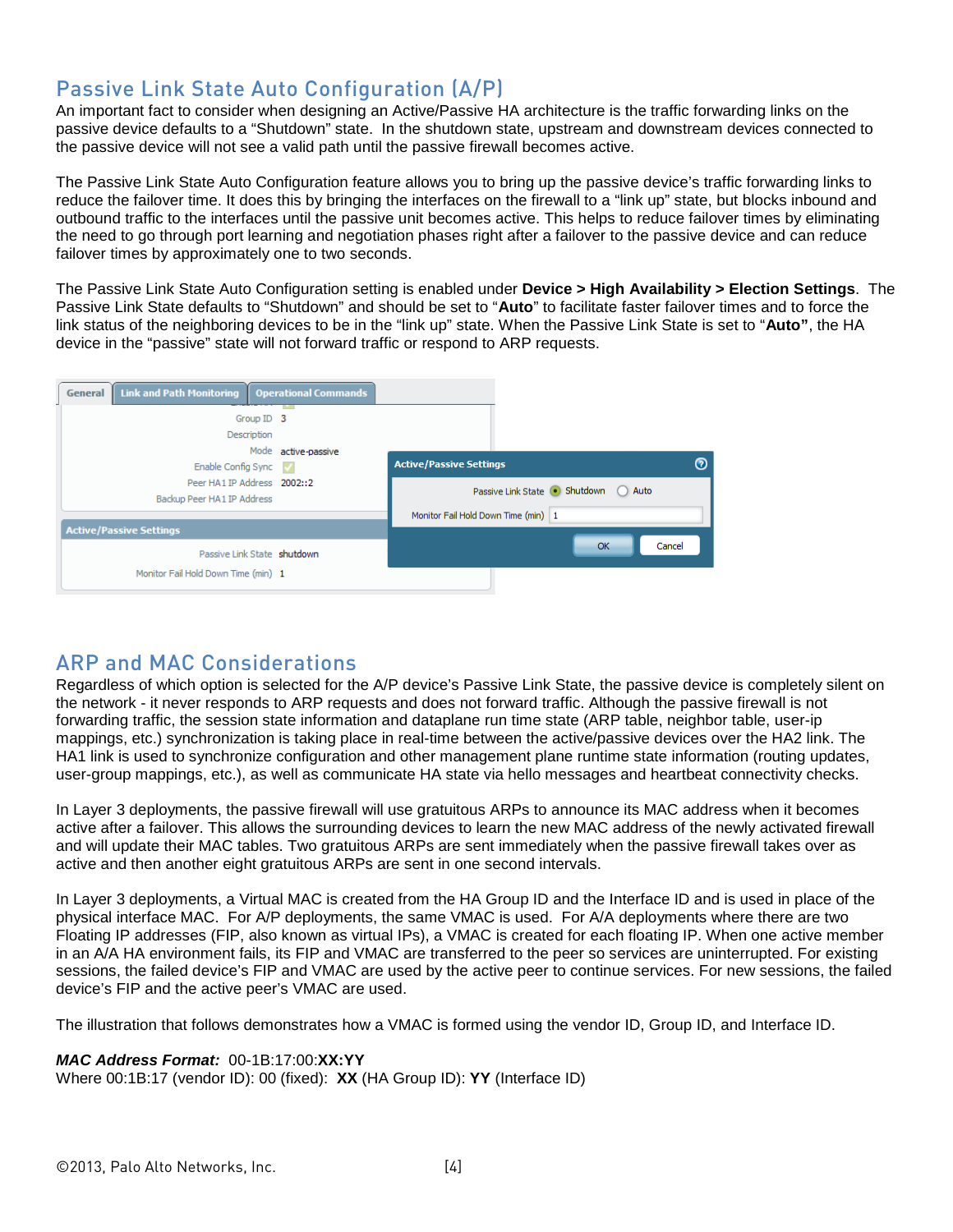| name        | id | speed/duplex/state   | mac address       |
|-------------|----|----------------------|-------------------|
|             |    |                      |                   |
| ethernet1/1 | 16 | unknown/unknown/down | 00:1b:17:00:01:10 |
| ethernet1/2 | 17 | unknown/unknown/down | 00:1b:17:00:01:11 |
| ethernet1/3 | 18 | unknown/unknown/down | 00:06:a1:00:00:12 |
| ethernet1/4 | 19 | unknown/unknown/down | 00:06:a1:00:00:13 |
| ethernet1/5 | 20 | 1000/full/up         | 00:1b:17:00:01:14 |
| ethernet1/6 | 21 | 100/full/up          | 00:1b:17:00:01:15 |
| ethernet1/7 | 22 | 1000/full/up         | 00:1b:17:00:01:16 |
| ethernet1/8 | 23 | 100/full/up          | 00:1b:17:00:01:17 |
| vlan        | 1  | [n/a]/[n/a]/up       | 00:1b:17:00:01:01 |
| loopback    | 3  | [n/a]/[n/a]/up       | 00:1b:17:00:01:03 |
| tunnel      | 4  | [n/a]/[n/a]/up       | 00:1b:17:00:01:04 |

Notice that the Interface ID's decimal value is represented in hex in the last two digits of the VMAC address.

# <span id="page-4-0"></span>HA Timer Configuration Considerations

Palo Alto Networks firewalls provide multiple HA timer settings that can be used to tune the failover time between HA cluster members. The HA election timers can be configured under the **Device > High Availability > Election Settings**.

The following chart is an example of default and aggressive HA timer settings. Each of these timers will be discussed in the sections that follow.

| <b>Election Settings</b>            |                  |
|-------------------------------------|------------------|
|                                     | Heartbeat Backup |
|                                     | Preemptive       |
| Promotion Hold Time (ms)            | 2000             |
| Hello Interval (ms)                 | 18000            |
| Heartbeat Interval (ms)             | 1000             |
| Maximum No. of Flaps 3              |                  |
| Preemption Hold Time (min)          | 1                |
| Monitor Fail Hold Up Time (ms)      | 10               |
| Additional Master Hold Up Time (ms) | 500              |
| Device Priority                     | 100              |

| <b>Timer</b>                                  | PA-5000   | PA-4000   | PA-3000   | PA-2000   | <b>PA-500</b> | <b>PA-200</b> |
|-----------------------------------------------|-----------|-----------|-----------|-----------|---------------|---------------|
| <b>Promotion Hold Time</b><br>(ms)            | 2000/500  | 2000/500  | 2000/500  | 2000/500  | 2000/500      | 2000/500      |
| Hello Interval (ms)                           | 8000/8000 | 8000/8000 | 8000/8000 | 8000/8000 | 8000/8000     | 8000/8000     |
| Heartbeat Interval (ms)                       | 1000/1000 | 1000/1000 | 1000/1000 | 2000/1000 | 2000/1000     | 2000/1000     |
| Max # Flaps                                   | 3/3       | 3/3       | 3/3       | 3/3       | 3/3           | 3/3           |
| Preemption Hold Time<br>(min)                 | 1/1       | 1/1       | 1/1       | 1/1       | 1/1           | 1/1           |
| Monitor Fail Hold Up<br>Time (ms)             | 0/0       | 0/0       | 0/0       | 0/0       | 0/0           | 0/0           |
| <b>Additional Master Hold</b><br>Up Time (ms) | 500/500   | 500/500   | 500/500   | 500/500   | 500/500       | 500/500       |

Default / Aggressive Recommendation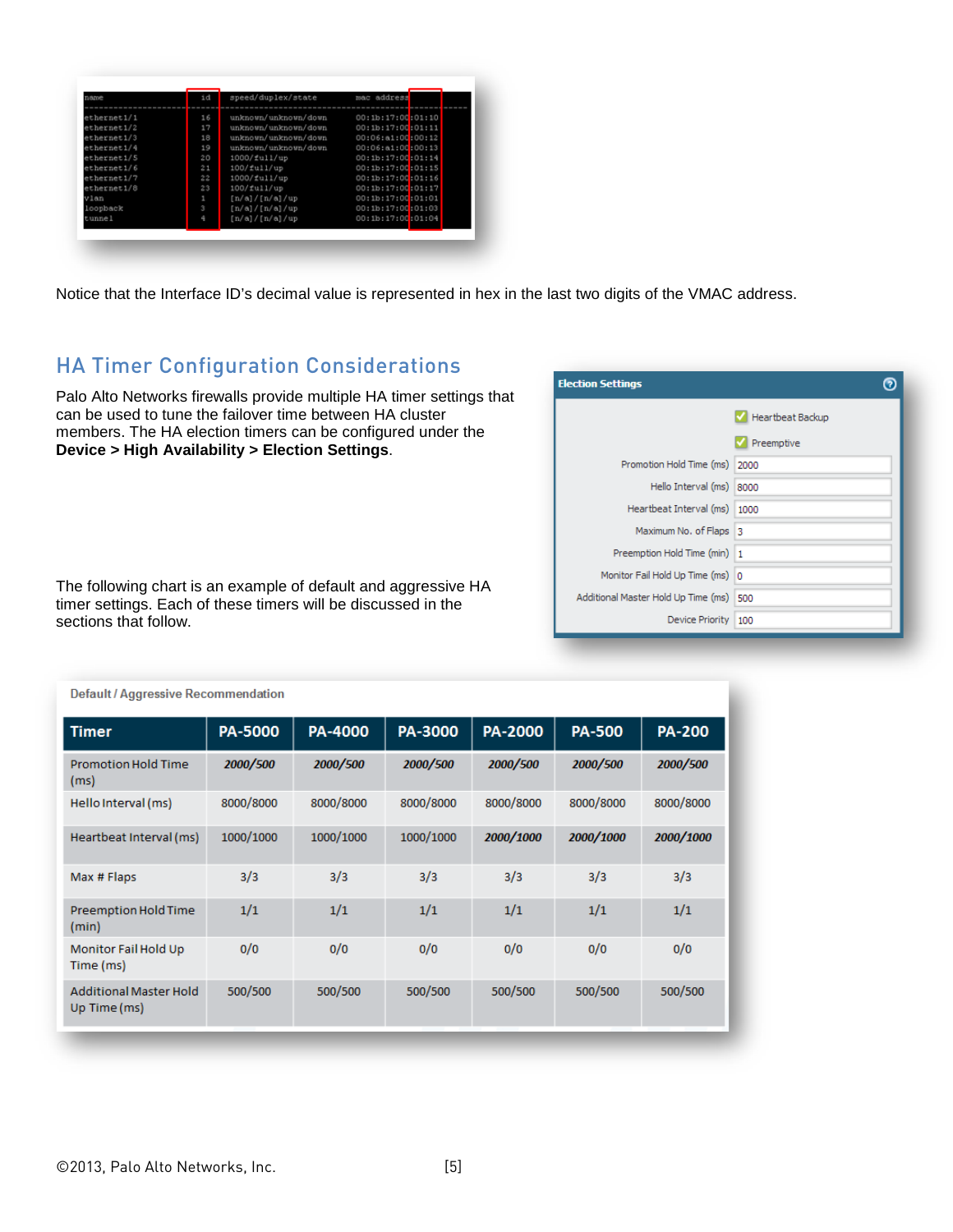### <span id="page-5-0"></span>Promotion Hold Time

The Promotion Hold Time is the amount of time the passive device (A/P) or active-secondary (A/A) waits when the active device is declared to be down (either because of a loss of hello or heartbeat packets, path monitoring failures, etc.) before switching to the active state. A valid setting for the Promotion Hold Time is between 0 and 60000 ms with a default of 2000 ms. Setting this value to 0 will trigger an immediate switchover when a failure is detected. It is best to configure a short amount of time between the failure of the active unit and when the passive unit takes over. This allows the surrounding devices to stabilize the new transition and state changes.

*Recommendation:* To set a faster failover time, lower the default value from 2000 ms to 500 ms. This can achieve a faster failover time of approximately 1.5 seconds.

**Note:** A physical failure of a monitored link will trigger an immediate failover. Link failures take precedence and override the hold timers.

#### <span id="page-5-1"></span>Hello Interval

Hello packets are used to inform the other peer of the HA state information and are sent over the HA1 connection (control plane). The Hello Interval timer specifies how often a hello message is sent out to the peer and can be set between 8000 to 60000 ms. The minimum value for the Hello interval is 8000 ms and this is the default value. Missing three hello messages will trigger a failover. Failovers based on hello messages are rare, as the Heartbeat timers are generally set to a more aggressive failover interval.

*Recommendation:* Set the Hello interval to the minimum value of 8000 ms (default). This is a relatively safe setting as the Heartbeat Interval setting is usually set for a more aggressive HA 1 communication failure detection rate.

#### <span id="page-5-2"></span>Heartbeat Interval

Heartbeat monitoring uses ICMP pings to ensure that the HA1 connection (control plane) between the high availability members is operational. A valid setting for this timer is between 1000 and 60000 ms with a default of 1000 ms on the PA-5000 Series, PA-4000 Series, and PA-3000 Series devices and 2000 ms on the PA-2000 Series, PA-500, and PA-200devices. Missing three consecutive heartbeat messages constitutes a failure condition and triggers a failover event.

*Recommendation:* To set a faster failover time, set this value to 1000 ms. Multiply the time reduction by three to calculate the total failover time saved because three heartbeats need to be missed before a failure is declared. For example, if you reduced the Heartbeat Interval on a PA-2050 from 2000 to 1000 ms, you saved 1000 ms x 3 heartbeat intervals for a total of 3000 ms.

### <span id="page-5-3"></span>Maximum Number of Flaps

The Maximum Number of Flaps setting enables you to configure the number of times the firewall can go from an "up state to a down state and back up to an up state" again (a flap) within 15 minutes. The default is 3 flaps within a 15 minute period and the valid settings can be from 0 to 16 flaps. A properly tuned HA deployment should not be experiencing firewall flaps. If you see an abnormal number of firewall flaps, check your link and path monitoring timers to make sure they are not set too aggressively for the network conditions the HA cluster is deployed into. Be aware that aggressive timers in high latency networks or networks with frequent link flapping can cause HA failover false positives.

*Recommendation:* The default setting is 3 and this is sufficient for most implementations and should not need to be changed unless there is an abnormal condition in the network that is causing the firewalls to flap. Increase this value if there are conditions in the network causing an abnormal amount of firewall flapping.

#### <span id="page-5-4"></span>Preemption Hold Time

The Preemption Hold Time is set in minutes and is used to ensure that the higher priority firewall coming back up from a Suspend or Non-Functional state is kept in a non-active state to allow the surrounding network devices enough time to converge. If the firewall comes back up before the neighboring devices are ready, a black holing situation can occur as the firewall starts to forward traffic before the other devices are ready.

*Recommendation:* The default time of 1 minute should be sufficient in most networking environments. If the network is running a dynamic routing protocol that has its Hello and Dead timers set to relatively high values (a longer convergence time) you may need to increase this value to allow proper convergence.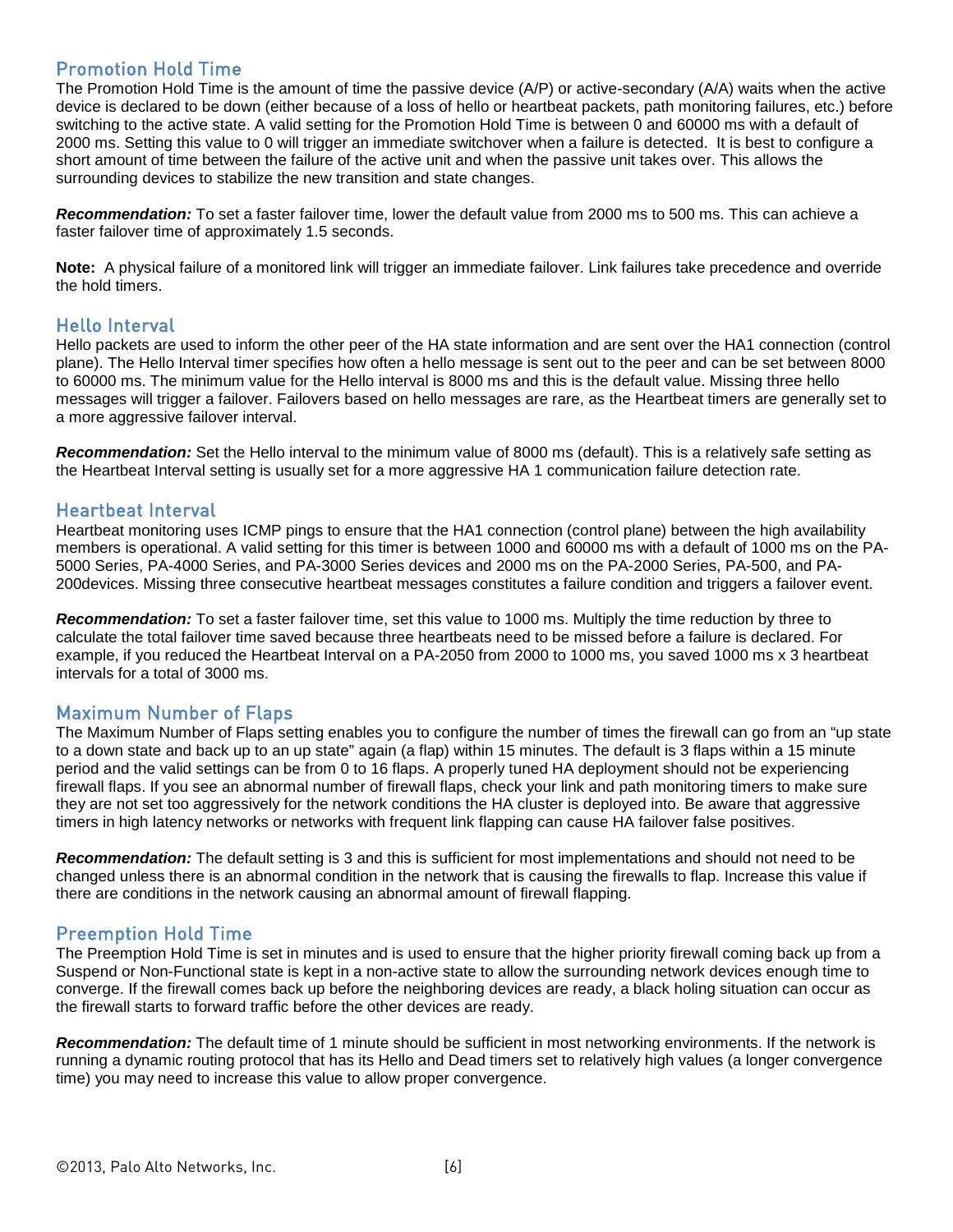### <span id="page-6-0"></span>Monitor Fail Hold Up Time and HA Path Monitor Tuning

The Monitor Fail Hold Up Time is used to determine how long the firewall will remain active following a link or path monitor failure. A valid setting for this timer is between 0 and 60000 ms with a default of 0 ms. This means the firewall will initiate a failover immediately after it detects a link or path monitoring failure.

You can use the HA Path Monitor Tuning feature (PAN-OS 5.0.0 and later) to configure the ping interval and the number of ping counts to customize the health monitoring interval for the destination IP address being monitored. The ping interval can be configured between 200 to 60000 ms and the default is 200 ms. The ping count can be set between 3 to 10 and the default is 10 counts. With the default values set, the firewall will wait 2 seconds (200ms x 10 lost pings) before declaring the path monitoring failed if there is no response from the monitored IP address.

**Note:** For virtual wire (vwire) and Layer 2 HA deployments, the HA Path Monitor must have a Source IP address configured.

**Note:** The firewall will ignore any link/path monitoring failures for 60 seconds after it becomes active to help prevent firewall flapping. This is an internal timer and cannot be changed.

|                              | Name Vwire B VLAN200         | $\blacktriangledown$      |
|------------------------------|------------------------------|---------------------------|
|                              | <b>M</b> Enabled             |                           |
|                              | Failure Condition • Any  all |                           |
| Source IP 10.1.1.1           |                              |                           |
| Q                            |                              | $\mathbf{B}$ $\mathbf{R}$ |
| <b>Destination IP</b>        |                              |                           |
| 10.200.15.254                |                              |                           |
|                              |                              |                           |
|                              |                              |                           |
|                              |                              |                           |
|                              |                              |                           |
|                              |                              |                           |
|                              |                              |                           |
|                              |                              |                           |
|                              |                              |                           |
|                              |                              |                           |
| <b>+</b> Add <b>-</b> Delete |                              |                           |
| Ping Interval 200            |                              |                           |

*Recommendation:* Leave the Monitor Fail Hold Up Time set to 0 ms and configure the HA Path Monitor values to the desired interval to determine a failed path. For links that exhibit periodic flapping, which are generally congested in nature, or have higher latency, configure the path monitoring value for a longer duration. For fast reliable connections to the monitored IP address, either leave the values configure for 2 second path failure detection or lower for a more aggressive failover. Be careful not to lower the value too much or it may inject false positives and cause the firewall to "flap".

#### <span id="page-6-1"></span>Additional Master Hold Up Time

The Additional Master Hold Up Time is only applicable to the active device (A/P) or active-primary device (A/A) and is used to prevent a failover on the master device when both devices detect a link or path failure at the same time. This additional hold up time is added to the Monitor Fail Hold Up Time for the active device. A valid setting for this timer is between 0 and 60000 ms with the default set at 500 ms.

*Recommendation:* Leaving the value at the default of 500 ms should be sufficient for most HA applications. Increasing the value will allow more time between a detected monitor failure and when a failover triggers on the active firewall.

### <span id="page-6-2"></span>Other High Availability Timers

Aside from the High Availability Election Timers, there are several other high availability related timers that are used to control how an HA cluster behaves. Although these timers do not directly affect the failover time, having a good understanding of them will give you a better understanding of how high availability operates.

### <span id="page-6-3"></span>Control Link (HA1) Monitor Hold Time

The HA1 Control Link is a critical Layer 3 connection between the two HA devices. HA1 is used to synchronize the configuration, routing updates, User-ID updates, and other critical control plane attributes. HA1 is also used to perform HA heartbeat checks and communicate HA state information through hello messages. On the PA-3000 Series devices and above, dedicated HA1 interfaces are provided on the management plane and should be used as the Primary HA1 interface.

Additional HA1 and HA2 backup interfaces can be configured by using regular dataplane interfaces to provide failover. The Management Interface can also be configured as a "reduced functionality" HA1 backup by enabling the "Heartbeat Backup" option in the Election Settings. The Heartbeat Backup is a special HA1 backup mechanism that is only used to send hello and heartbeat information between the HA devices through the management port—it will not send any HA1 synchronization information. Both HA1 Backup interface and Heartbeat Backup can be used simultaneously to provide backup services for the primary HA1 interface. If HA1 Backup is configured, Heartbeat Backup can be optional.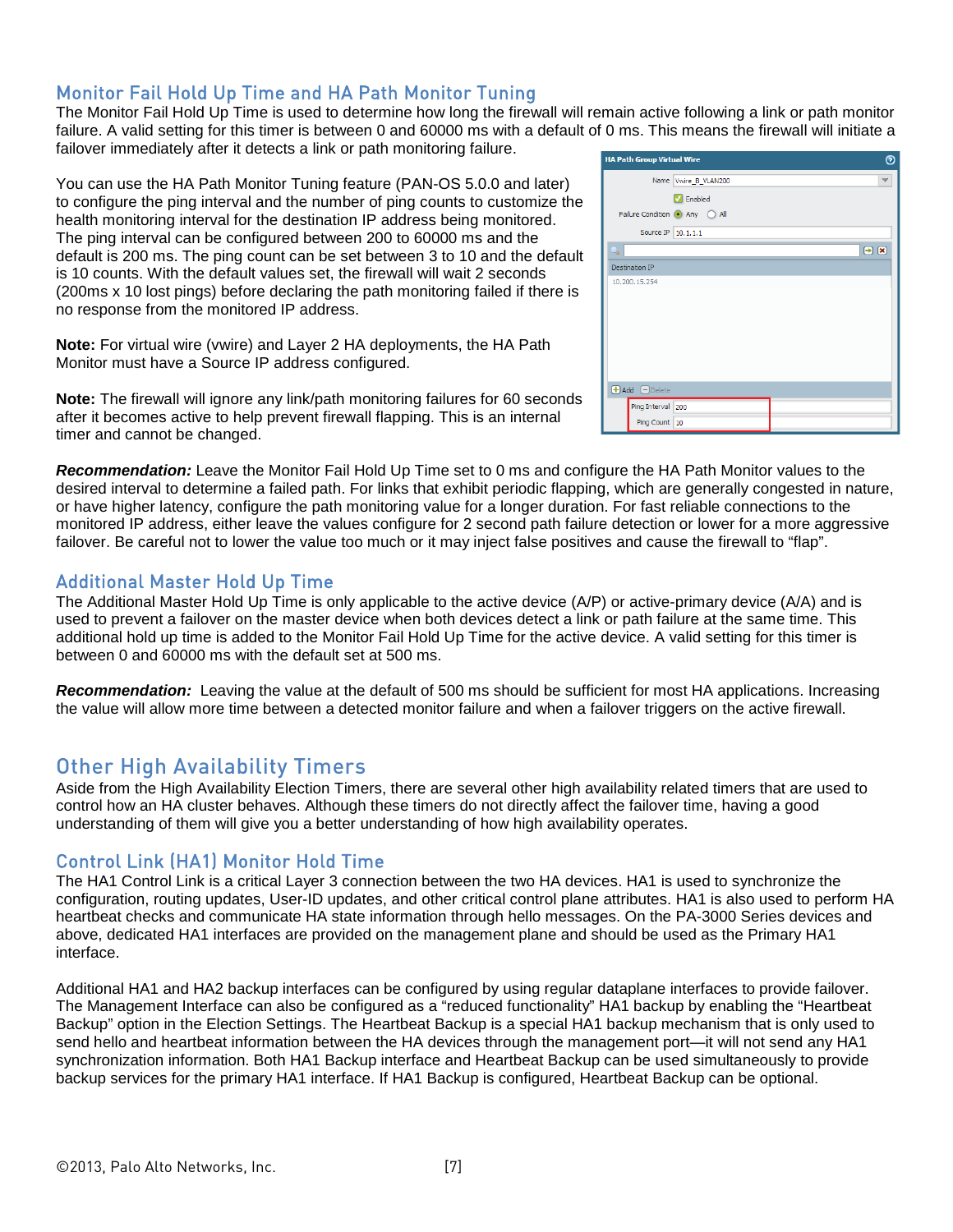When the Primary HA1 fails, the Backup HA1 interface will take over and synchronize the required control plane information. If both the Primary HA1 and the Backup HA1 interfaces fail, the Management interface will be used as the backup for Hellos and Heartbeats (if Heartbeat Backup is configured). When the HA devices are operating normally with no failure conditions, the Primary HA1, Backup HA1, and Management interfaces will be sending Heartbeat and Hello messages between the HA devices. Under normal operation, configuration synchronization is only performed on the Primary HA1 interface.

To monitor the health of the Primary HA1 interface, an additional "Monitor Hold Time" timer is used to detect a failed Primary HA1 condition. If three heartbeats or hello messages are missed between the HA devices, the HA1 Monitor Hold Time will be consulted to determine the amount of time the HA device should wait before declaring a failed Primary HA 1 connection. The default is 3000 ms.

Once a failed Primary HA1 condition has occurred, the units will log the appropriate information into the system logs and failover to the Backup HA1 or Management interface—depending on how the HA1 backup is configured.

| the right backup is computed.                                                                                                 |
|-------------------------------------------------------------------------------------------------------------------------------|
| <b>Recommendation:</b> If you have a Backup HA1 interface configured, lowering this value will allow a faster failover to the |
| backup HA1 links. Leaving the value at the default of 3000 ms is recommended for most HA implementations. The range           |
| for the HA1 Monitor Hold Time is 1000 to 60000 ms.                                                                            |

### <span id="page-7-0"></span>HA2 Keep-Alive

The HA2 Keep-alive is used to determine the health of the HA2 functionality between the HA cluster devices. It is turned off by default and if enabled, keep-alive messages will be used to determine the condition of the HA2 connection. HA2 is used to synchronize dataplane state information, which includes session tables, route tables, ARP cache, DNS cache, VPN SAs, etc. If the HA2 connection is lost, no session synchronization will be performed.

HA1 and HA2 can be configured with a Backup HA2 interface using one of the regular dataplane interfaces. During regular operations, the Primary HA2 interface will be used to perform the synchronization. If there is a failure of the HA2 connection(s), the HA2 Keep-alive recovery action will be taken. There are two action choices: Log Action and Split Data Path.

| Data Link (HA2)         |                                        |  |
|-------------------------|----------------------------------------|--|
|                         | Enable Session Synchronization         |  |
|                         | Port dedicated-ha2                     |  |
| IPv4/IPv6 Address       |                                        |  |
| Netmask                 |                                        |  |
| Gateway                 |                                        |  |
| Link Speed None         |                                        |  |
| Link Duplex None        |                                        |  |
| Transport ethernet      |                                        |  |
| <b>V</b> HA2 Keep-alive |                                        |  |
|                         | Action (C) Log Only (C) Split Datapath |  |
| Threshold (ms)   10000  |                                        |  |
|                         |                                        |  |

• **Log Action** – Logs the failure of the HA2 interface in the system log as a critical event. This action should be taken for A/P deployments as the Active HA device is the only device forwarding traffic. The Passive device is in a backup state and is not forwarding traffic, so a Split Data Path is not required. The system log will contain critical warnings indicating HA2 is down. If no HA2 backup links are configured, state synchronization will be turned off.

| 05/08 10:14:06 | ha | critical | ha2-keep-alive  | HA Group 63: Peer HA2 keep-alive down                                           |
|----------------|----|----------|-----------------|---------------------------------------------------------------------------------|
| 05/08 10:14:02 | ha | critical | ha2-keep-alive  | HA Group 63: All HA2 keep-alives are down;<br>turning off state-synchronization |
| 05/08 10:14:02 | ha | critical | ha2-keep-alive  | HA Group 63: Local HA2 keep-alive down                                          |
| 05/08 10:13:51 | ha | hiah     | ha2-link-change | HA2 peer link down                                                              |
| 05/08 10:13:51 | ha | critical | ha2-link-change | All HA2 links down                                                              |
| 05/08 10:13:51 | ha | critical | ha2-link-change | HA2 link down                                                                   |

• **Split Data Path** – Used in A/A deployments to instruct each HA device to take ownership of their local state and session tables. As HA2 is lost, no state and session synchronization is being performed, so a Split Data Path action is used to allow separate management of the session tables to ensure successful traffic forwarding by each HA member.

*Recommendation:* The Threshold timer can be configured between 5000 to 60000 ms and the default is 10000 ms. Tuning this value lower will allow a faster failover to the action specified. Leaving the HA2 Keep-alive threshold at the default value should be sufficient for most HA deployments.

| <b>Control Link (HA1)</b>   |                                       |                          |
|-----------------------------|---------------------------------------|--------------------------|
|                             | Port dedicated-ha1                    | $\overline{\phantom{a}}$ |
|                             | IPv4/IPv6 Address 2003::123:123:123:1 |                          |
|                             | Netmask 255.255.255.0                 |                          |
| Gateway                     |                                       |                          |
| Link Speed None             |                                       |                          |
| Link Duplex None            |                                       |                          |
|                             | <b>Encryption Enabled</b>             |                          |
| Monitor Hold Time (ms) 3000 |                                       |                          |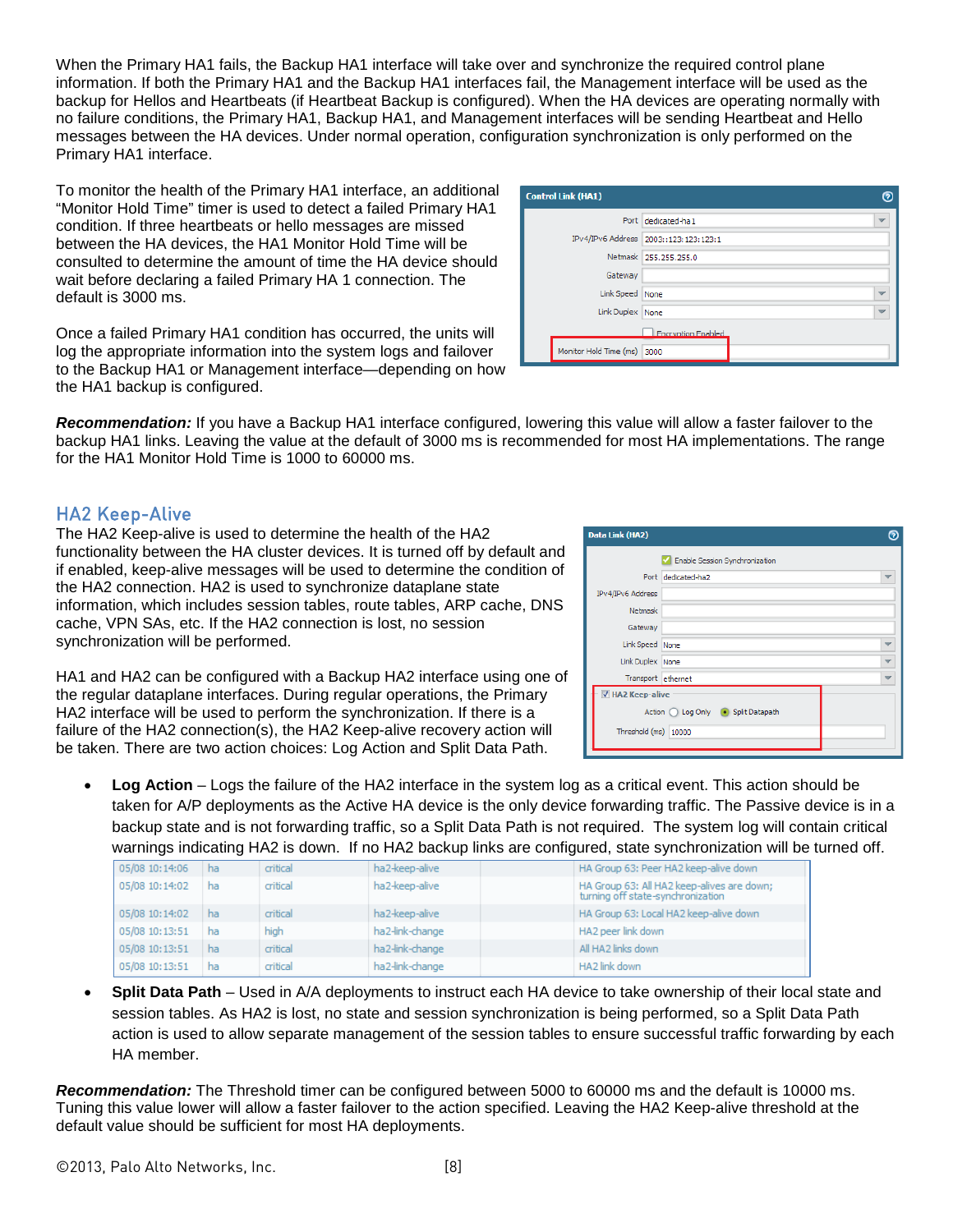### <span id="page-8-0"></span>Tentative Hold Timer

A Tentative State is caused by a link or path monitoring event in an Active/Active HA deployment. The Tentative Hold Timer is only available for A/A HA and is used to keep the firewall in a "tentative" non-forwarding state before allowing it to come back on line as the Active-Secondary firewall. The tentative hold down period ensures that the active-secondary firewall does not come back on line too quickly. If this occurs before the routing tables are fully converged, a black holing situation may occur.

A firewall in the tentative state can continue to synchronize information with its peer through the HA1 and HA2 interfaces. It can also continue to process traffic for existing sessions that is being sent to it from a neighboring device by forwarding it to the active peer over the HA3 interface. The active firewall will process the tentative unit's traffic and will forward it as necessary; the tentative firewall will not forward traffic.

*Recommendation:* The default for this timer is 60 seconds and is a good starting point to use. Tuning this parameter up or down will depend on how quickly adjacencies between neighboring devices can be built and how fast routing tables can be converged. Leaving this timer at the default value or increasing it should not affect the failover time, as the active firewall is still processing traffic.

|                              | Enable                                                      |  |
|------------------------------|-------------------------------------------------------------|--|
| HA3 Interface None           |                                                             |  |
|                              | <b>VR Sync</b><br>QoS Sync                                  |  |
| Tentative Hold Time (sec) 60 |                                                             |  |
|                              | Session Owner Selection ( ) Primary Device ( ) First Packet |  |
|                              | Session Setup Primary Device                                |  |

### <span id="page-8-1"></span>Link and Path Monitoring

Implementing Link and Path Monitoring is also a best practice recommendation when trying to optimize failover times. When these options are configured, the loss of a physical link or the failure in monitoring a path beyond the firewall will trigger a switchover from an active state to a non-functional state. The failover time derived by these two types of failures will depend on how the Monitor Hold Up Time and HA Path Monitoring timers are configured.

The failover action can be based on failure of ANY link or path, or ALL failures of the links or paths defined within the group. In the link monitoring example shown below, a Link Group is defined to monitor the critical links that make up the WAN, data center, and critical end user networks. The following example uses an "Any" condition that allows failover to occur based on ANY of these links failing.

- A/P HA: Active device becomes non-functional, Passive device takes over as Active
- A/A HA: Active-Primary becomes Tentative, Active-Secondary takes over Active-Primary traffic

| Name                              | Enabled       | Group Failure Condition | Interfaces   |
|-----------------------------------|---------------|-------------------------|--------------|
| <b>WAN Interfaces</b><br>Æ        | V             | any                     | ethernet1/1  |
|                                   |               |                         | ethernet1/10 |
| Data Center Interfaces<br>۳       | $\mathcal{A}$ | any                     | ethernet1/15 |
|                                   |               |                         | ethernet1/16 |
|                                   |               |                         | ethernet1/4  |
| Critical End User Interfaces<br>г | $\checkmark$  | any                     | ethernet1/11 |
|                                   |               |                         | ethernet1/2  |
|                                   |               |                         | ethernet1/3  |
|                                   |               |                         | ethernet1/5  |

Path monitoring allows you to monitor an IP

address beyond the firewall and is useful to ensure that the path to a specific destination is reachable. Path monitoring should be used when link monitoring alone is not sufficient and you want to monitor the link(s) beyond the firewall's physical interface. The following is an example of using Path Monitoring to monitor a specific destination IP addresses using ICMP pings. Path Groups allow you to set up multiple paths to monitor simultaneously and failover can happen on ANY or ALL conditions.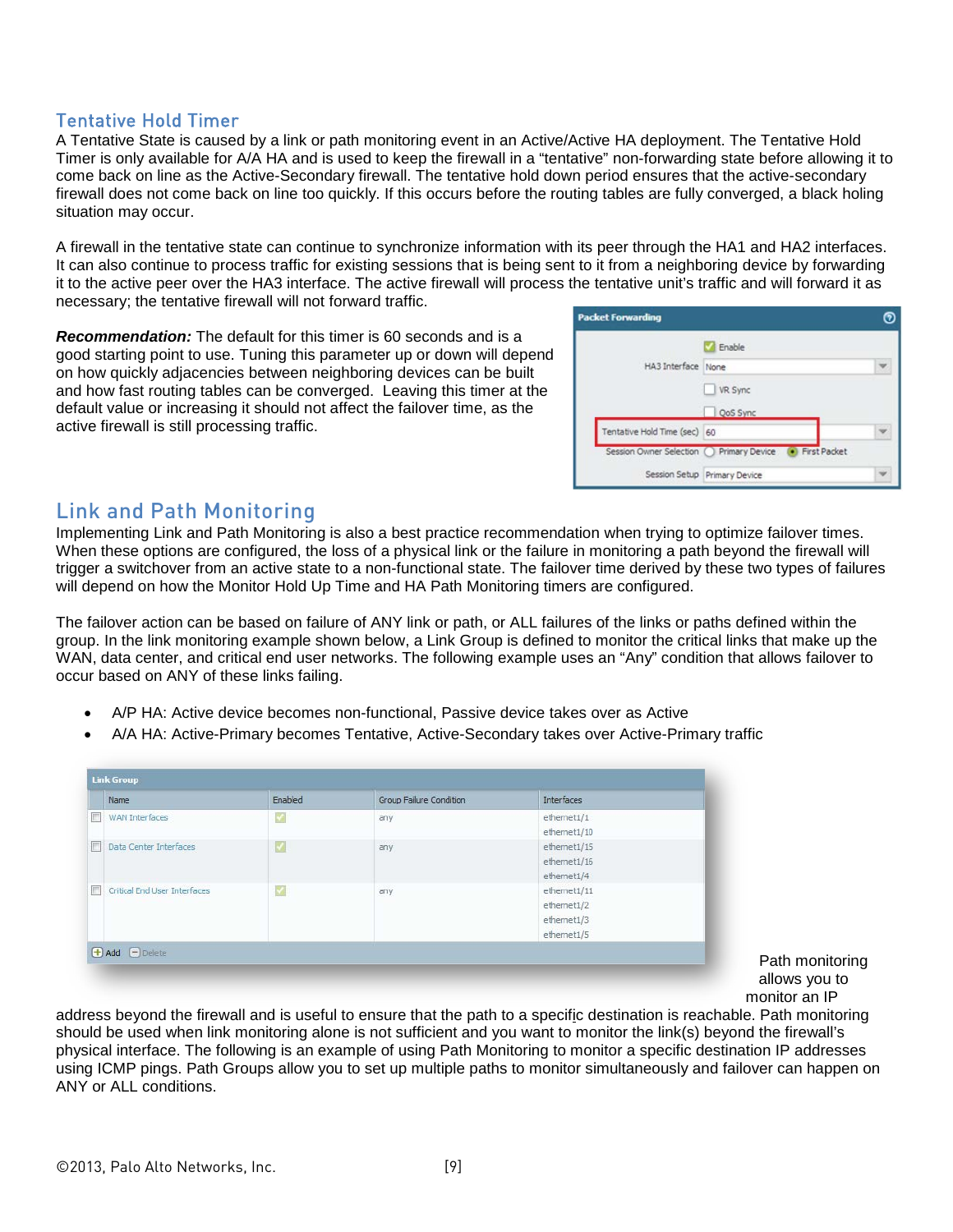|                              |      |         |                      | Enabled V<br>Failure Condition any |                |                  |               |
|------------------------------|------|---------|----------------------|------------------------------------|----------------|------------------|---------------|
| <b>Path Group</b>            |      |         |                      |                                    |                |                  |               |
| Name                         | Type | Enabled | Failure<br>Condition | Source IP                          | Destination IP | Ping<br>Interval | Ping<br>Count |
|                              |      |         | any                  | 10.1.1.1                           | 10.200.15.254  | 200              | 10            |
| Vwire B VLAN200 virtual-wire |      |         |                      |                                    | 10.201.10.254  |                  | 10            |

The Ping Interval can vary between 200 - 60000 ms with a default of 200 ms. The Ping Count can be between 3 and 10 with the default being 10. By tuning these two parameters, you can control how quickly a path monitor failure is detected.

**Note:** Virtual Wire and VLAN path monitoring requires a Source IP address to be configured.

| $\odot$<br><b>HA Path Group Virtual Wire</b> |                    |                               |  |  |        |  |  |
|----------------------------------------------|--------------------|-------------------------------|--|--|--------|--|--|
|                                              |                    | Name vwire_AB                 |  |  |        |  |  |
|                                              |                    | Enabled                       |  |  |        |  |  |
|                                              |                    | Failure Condition ( Any ) All |  |  |        |  |  |
|                                              | Source IP 10.1.1.1 |                               |  |  |        |  |  |
|                                              |                    |                               |  |  | $\Box$ |  |  |
|                                              | Destination IP     |                               |  |  |        |  |  |
|                                              | 10.1.1.2           |                               |  |  |        |  |  |
|                                              |                    |                               |  |  |        |  |  |
|                                              |                    |                               |  |  |        |  |  |
|                                              |                    |                               |  |  |        |  |  |
|                                              |                    |                               |  |  |        |  |  |
|                                              |                    |                               |  |  |        |  |  |
| $1 - 1$                                      |                    |                               |  |  |        |  |  |
|                                              |                    |                               |  |  |        |  |  |
|                                              | Ping Interval 200  |                               |  |  |        |  |  |
|                                              | Ping Count 10      |                               |  |  |        |  |  |

## <span id="page-9-0"></span>Checking High Availability State and Statistics

The CLI is a great way to obtain HA timer status, HA interface statistics, and configuration information. Use the "**show high-availability ?"** command to see the various HA CLI options.

| admin@PA-4050(active)> show high-availability |  |                                                                  |  |  |
|-----------------------------------------------|--|------------------------------------------------------------------|--|--|
| $>$ all                                       |  | Show high-availability information                               |  |  |
| $>$ control-link                              |  | Show control-link statistic information                          |  |  |
| > dataplane-status                            |  | Show dataplane runtime status                                    |  |  |
| > flap-statistics                             |  | Show high-availability preemptive/non-functional flap statistics |  |  |
| > ha2 keepalive                               |  | Show HA2 Keep-Alive statistics                                   |  |  |
| $>$ interface                                 |  | Show high-availability interface information                     |  |  |
| $>$ link-monitoring                           |  | Show link-monitoring state                                       |  |  |
| > path-monitoring                             |  | Show path-monitoring statistics                                  |  |  |
| $>$ state                                     |  | Show high-availability state information                         |  |  |
| > state-synchronization                       |  | Show state synchronization statistics                            |  |  |
| $>$ transitions                               |  | Show high-availability transition statistic information          |  |  |
| $>$ virtual-address                           |  | Show Active-Active virtual address status                        |  |  |

Some of the most useful high availability statistics to monitor include:

- control-link HA1 statistics
- flap-statistics **Firewall flap count statistics**
- ha2-keepalive **HA2** keep alive statistics
- interface HA interface statistics and status
- link-monitoring Link monitoring status
- path-monitoring **Path monitoring status and statistics**
- state-synchronization Various HA state synchronization statistics
- transactions HA transition statistics for the various HA states

Additional information on HA3 counters can be viewed through the following global counters:

- ha aa pktfwd rcv
- ha aa pktfwd xmt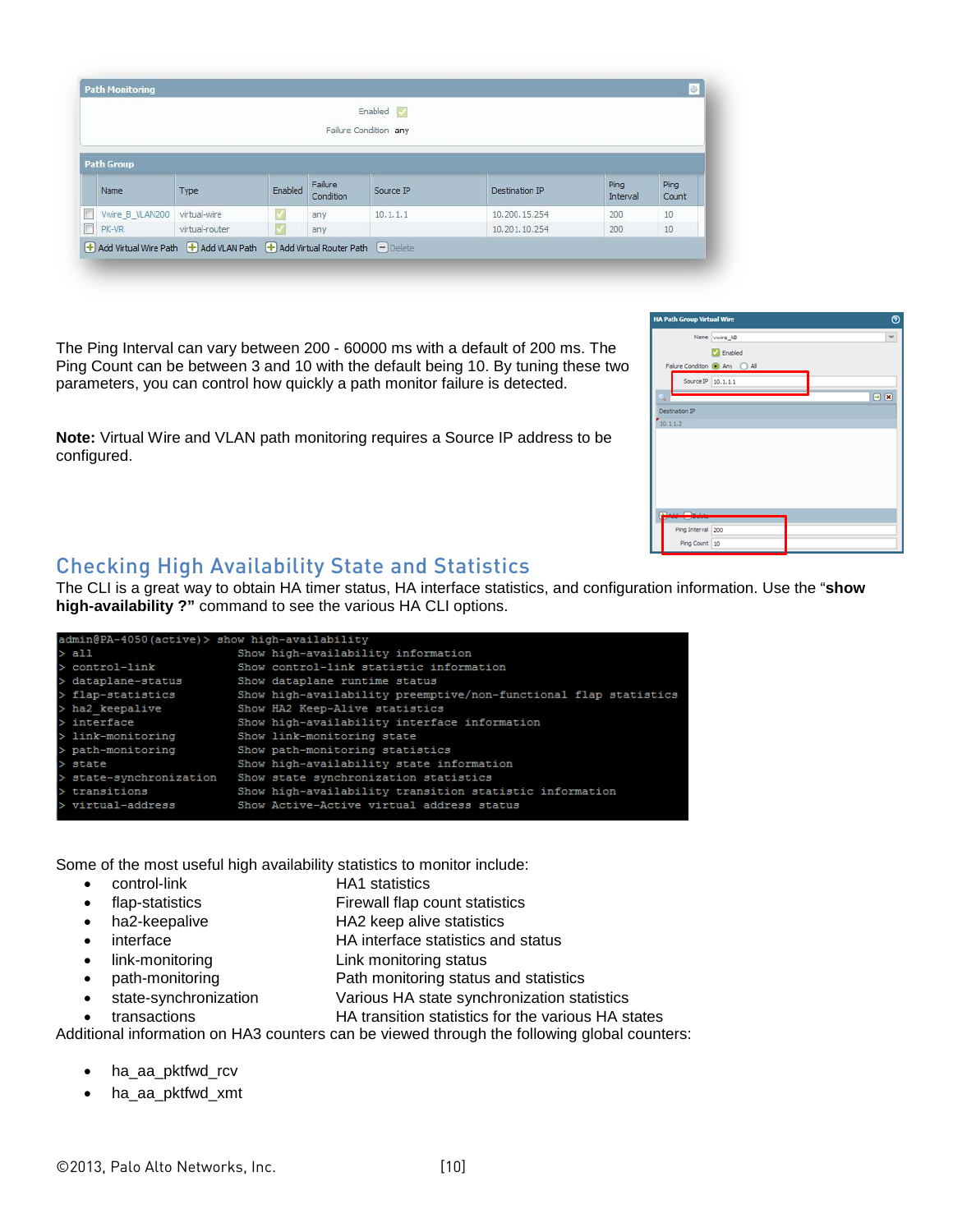These two global counters show the number of packets transmitted and received from the HA3 interface(s) and can be used to gauge if HA3 is passing traffic between the HA cluster members. Remember to size the HA3 link accordingly and that link aggregation can be used to trunk up to eight interfaces if required.

| Name:                                                                                         | ha aa pktfwd rcv                                             |  |  |  |  |
|-----------------------------------------------------------------------------------------------|--------------------------------------------------------------|--|--|--|--|
| Value:                                                                                        | $\circ$                                                      |  |  |  |  |
| Severity: Informational                                                                       |                                                              |  |  |  |  |
| Category: ha                                                                                  |                                                              |  |  |  |  |
| Aspect:<br><b>aa</b>                                                                          |                                                              |  |  |  |  |
|                                                                                               | Desciption: Active/Active: packets received from peer device |  |  |  |  |
| admin@PA-4050(active)> show counter global name ha aa pktfwd xmt<br>Name:<br>ha aa pktfwd xmt |                                                              |  |  |  |  |
| Value:                                                                                        | $\Omega$                                                     |  |  |  |  |
| Severity: Informational                                                                       |                                                              |  |  |  |  |
| Category: ha                                                                                  |                                                              |  |  |  |  |
| Aspect:<br>a a a                                                                              |                                                              |  |  |  |  |
|                                                                                               | Desciption: Active/Active: packets forwarded to peer device  |  |  |  |  |
|                                                                                               |                                                              |  |  |  |  |
| $admin@PA-4050 (active)$                                                                      |                                                              |  |  |  |  |

# <span id="page-10-0"></span>Layer 2 Considerations

If HA cluster members are connected to Layer 2 switches, as shown in the sample HA topology diagram mentioned previously, you must enable the Spanning Tree Protocol (802.1D) on the Layer 2 switches to prevent possible loops from forming. When Spanning Tree Protocol (STP) is enabled on a switch port, it will not immediately start to forward traffic. Spanning tree will go through a number of states while it determines the topology of the network and this can cause a delay of up to 50 seconds before traffic is forwarded.

Since the introduction of spanning tree (1985), there have been significant improvements to the original standard and Rapid Spanning Tree (RSTP – RFC 802.1w) can now significantly reduce the network discovery and loop prevention times down to a few seconds or even sub-second in some cases. In order to provide the fastest possible loop detection, RSTP should be used whenever possible. Refer to the switch manufacturer's documentation on how to configure RSTP (or equivalent) on the switch ports that the Palo Alto Networks firewalls are connected to.

*Recommendation:* In Layer 2 HA deployments, enable RSTP or equivalent on all switch interfaces that connect to the Palo Alto Networks firewalls. This will help prevent possible Layer 2 loops between the firewall members.

### <span id="page-10-1"></span>Summary

The PAN-OS high availability feature offers flexible deployment options with multiple timers to help tune the failover times. The total failover time to resume traffic forwarding after a failover condition is not only dependent on the HA failover event, but also on how fast routing tables and adjacencies can be formed between neighboring devices. To minimize the impact of a failed Palo Alto Networks firewall in your HA environment, you may need to adjust the HA timers as well as your routing protocol's convergence parameters to achieve the desired results.

Recommendations for achieving optimal HA failover time for a PAN-OS 5.x.x Layer 3 HA cluster can be summarized as follows:

- Set Passive Link State to Auto for Active/Passive HA
- Set Promotion Hold Down timer to 500 ms
- Set Hello Interval to 8000 ms
- Set Heartbeat Interval to 1000 ms
- Set the Maximum Flaps to 3
- Set the Preemption Hold Time to 1 minute
- Set the Monitor Fail Hold Up Time to 0 ms
- Set the Additional Master Hold Up Time to 500ms
- Enable and configure Link Monitoring
- Enable and configure Path Monitoring
- Configure and tune HA Path Monitoring for speed of path failure detection
- Enable Tentative Hold Timer for Active/Active HA, start with default value and tune as required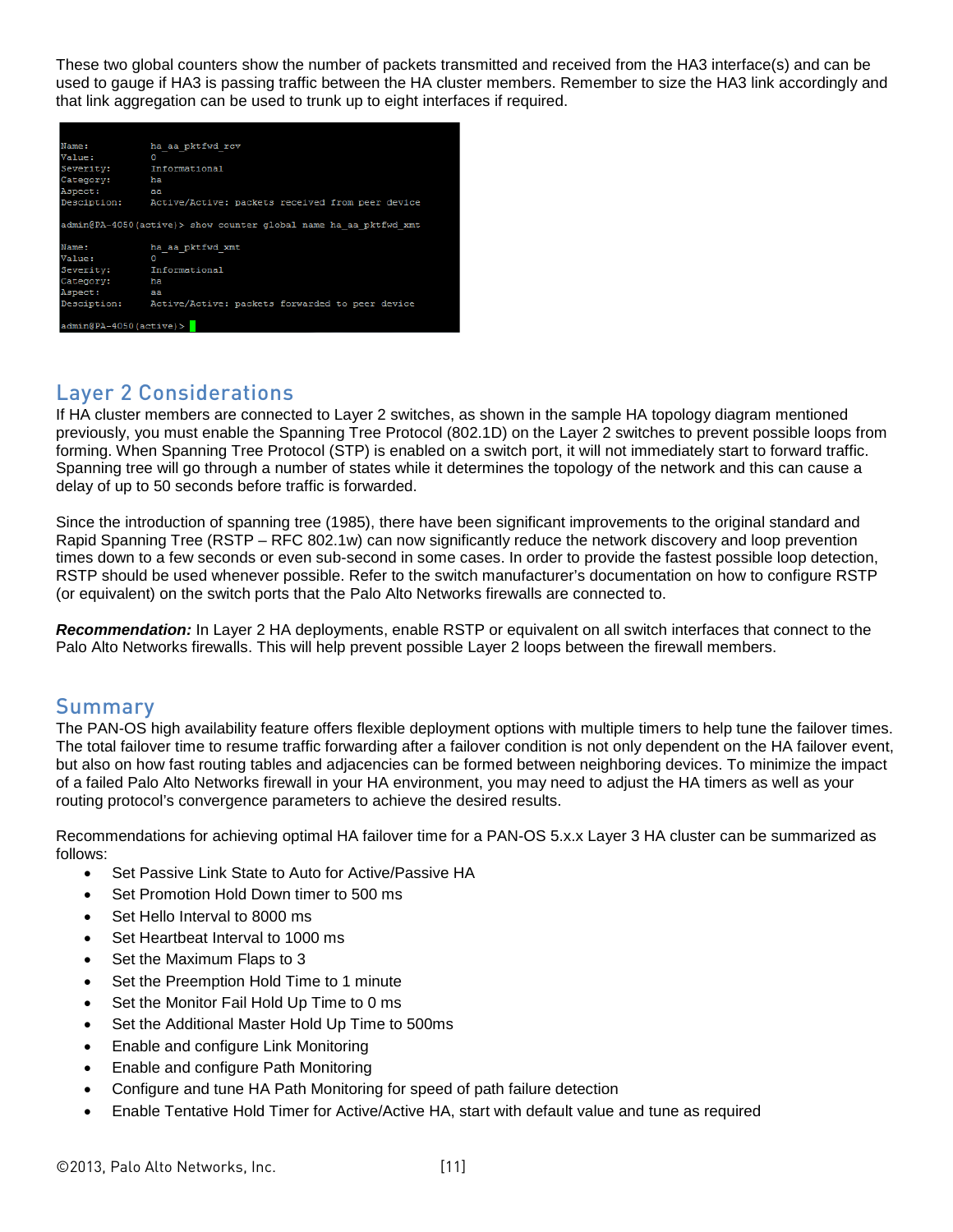- Enable HA2 Keep-Alive, start with default value and tune as required
- For Layer 2 connections, enable Rapid Spanning Tree (or equivalent) on neighboring switches

**Note:** These recommendations are starting points only and may need to be fine-tuned further depending on networking conditions and external factors such as dynamic routing protocols and the HA deployment topology.